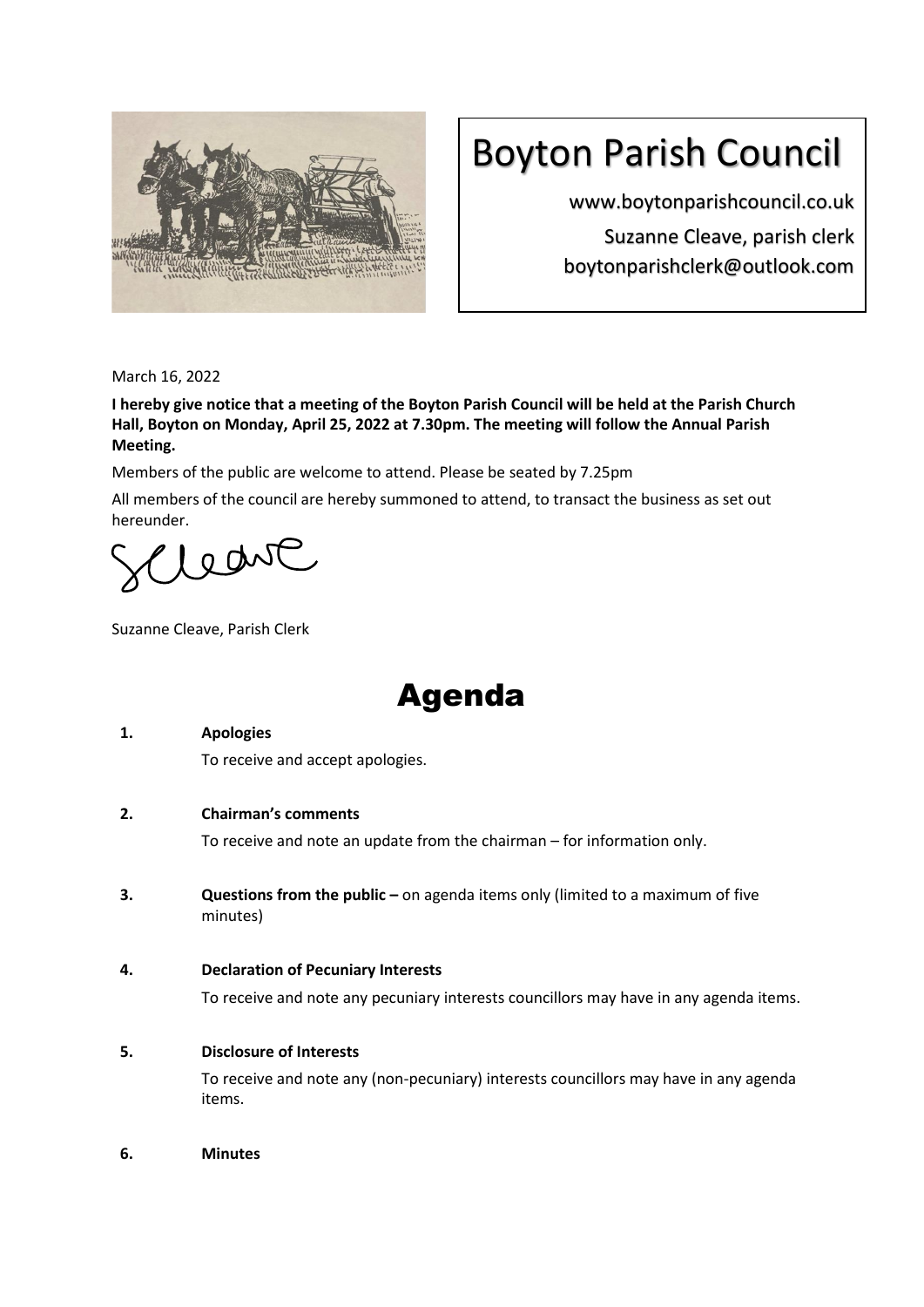To agree and accept that the minutes of the council meeting held on March 21, 2022 are a correct and accurate record.

#### **7. Matters arising/clerk's report**

To receive updates on any matters arising or actions required from the meeting held on March 21, 2022, not already covered by items on the agenda – for information only.

#### **8. Planning**

#### **8.1 Applications:**

None

#### **8.2 Decisions:** To note the following decisions:

PA21/ 12101 | PA21/12101 | Erection of agricultural general purpose storage building, together with existing access improvements and formation of access to building | Land East of Talastone Meadow Tala Hill Boyton Launceston PL15 8NP – APPROVED (with conditions) [LINK](https://planning.cornwall.gov.uk/online-applications/files/8646D73F90A04DF3DD58D82F6B3A08BF/pdf/PA21_12101-ACFULZ_-_CONDITIONAL_APPROVAL-6277728.pdf)

## **8.3 Other** –

#### PA21/10486 Higher Welby appeal

To discuss the appeal made to the Ministry of Housing, Communities and Local Government in respect of the application PA21/10486 (application to determine if prior approval is required for conversion of existing barn to dwelling house and associated building works on land north of Higher Welby, Boyton for Mrs H Gosling) and resolve a course of action. Cornwall Council's decision was that planning permission was required.

#### **9. Finance**

**9.1 – Bank reconciliation** – To approve and accept the bank reconciliation.

**9.2 – Payments** – To approve the following payments:

| Payee                                                 | <b>Details</b>                                                                     | Reference  | Amount    |
|-------------------------------------------------------|------------------------------------------------------------------------------------|------------|-----------|
| Suzanne Cochrane<br>(Cleave)                          | Wages - April                                                                      | Cheque 856 | £394.16   |
| Tavistock<br>Computer and<br><b>Network Solutions</b> | Computer-<br>installation,<br>Lenovo Thinkbook,<br>mouse, bag,<br>security licence | Cheque 857 | £1,052.40 |
| Cornwall ALC<br>Limited                               | <b>CALC and NALC</b><br>subscription                                               | Cheque 858 | £278.13   |
| <b>Boyton Church</b><br>Hall                          | Hire of hall for<br>parish council<br>meeting April 1,                             | Cheque 859 | £110      |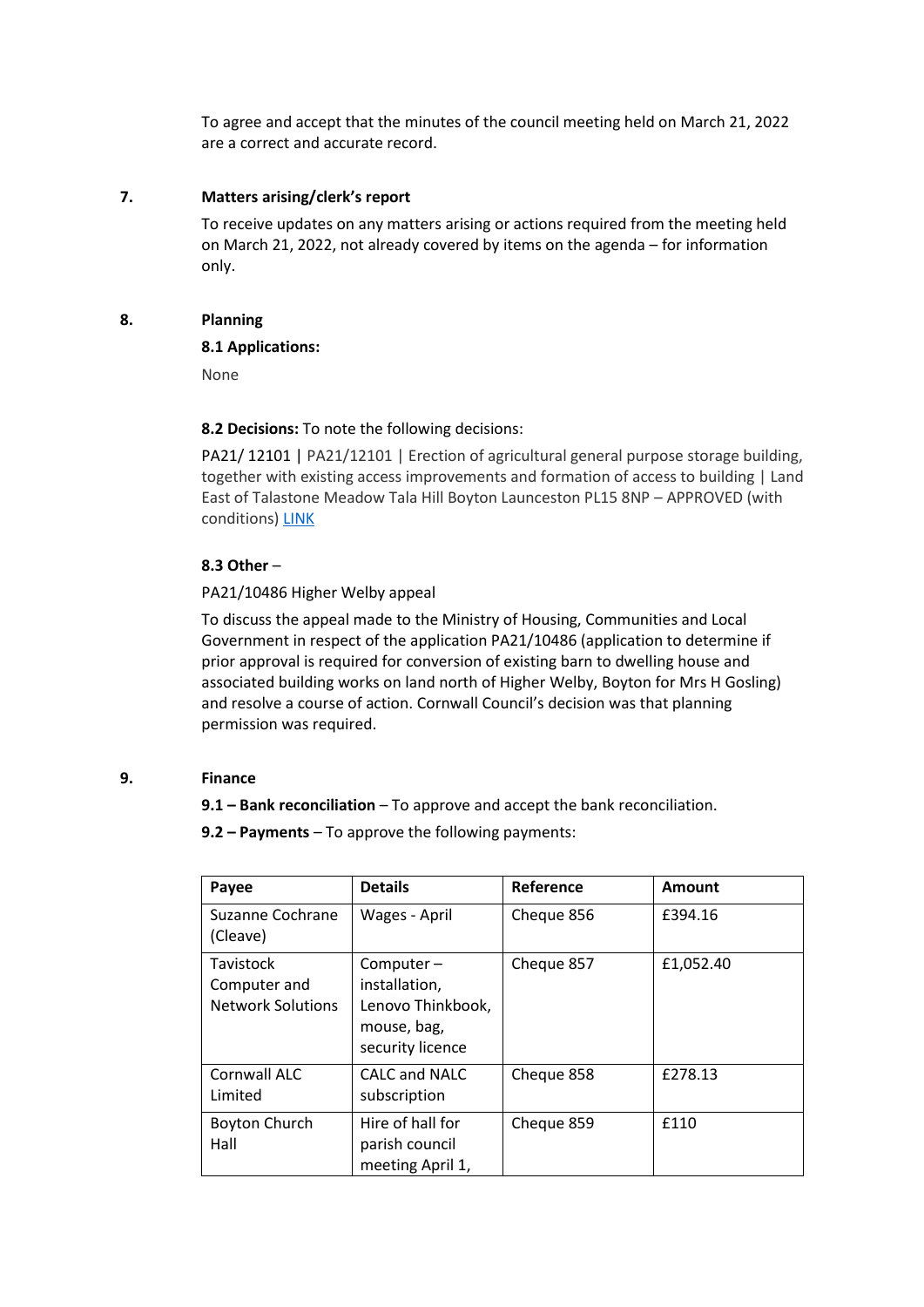|                              | 2021 to March 31,<br>2022                                         |            |         |
|------------------------------|-------------------------------------------------------------------|------------|---------|
| Mr G Willetts                | Defibrillator spare<br>pads                                       | Cheque 860 | £108.30 |
| Suzanne Cochrane<br>(Cleave) | Printing, mobile<br>phone, envelopes,<br>USB stick and<br>mileage | Cheque 861 | £44.68  |

#### **10. Insurance**

To discuss the two alternative quotes for the council insurance – an existing renewal of £218.96 or a new parish council package from Zurich (cost to follow).

#### **11. Cornwall Hospice Care**

To receive letter from Cornwall Hospice Care, consider a request for financial help and resolve a course of action.

#### **12. Invitation to Truro's Jubilee parade**

To consider an invitation from Bert Biscoe to send a representative from Boyton to take part in the Jubilee parade in Truro on Thursday, June 2.

#### **13. Community Network Highways Scheme**

To note the response to the council's Expression of Interest for passing places, and the subsequent work that has been carried out.

#### **14. Correspondence**

To note the correspondence received:

| Cornwall Council             | Town and Parish newsletter                                            |  |
|------------------------------|-----------------------------------------------------------------------|--|
| Citizens Advice Bureau       | Newsletter and stats on Boyton                                        |  |
| <b>Eco Green Communities</b> | <b>Environmental Stations</b>                                         |  |
| <b>Cornwall Council</b>      | Guidance on using Cornish in the naming<br>and development of streets |  |
| <b>Cornwall Council</b>      | Copy of the Jubilee proclamation in<br>Cornish                        |  |

Additional correspondence will be collated and distributed separately.

#### **15. Members' announcements**

Opportunity for councillors to exchange information relevant to the parish and/or to identify items for the next agenda – for information only

**16. Public participation** (Standing Orders suspended for this item)